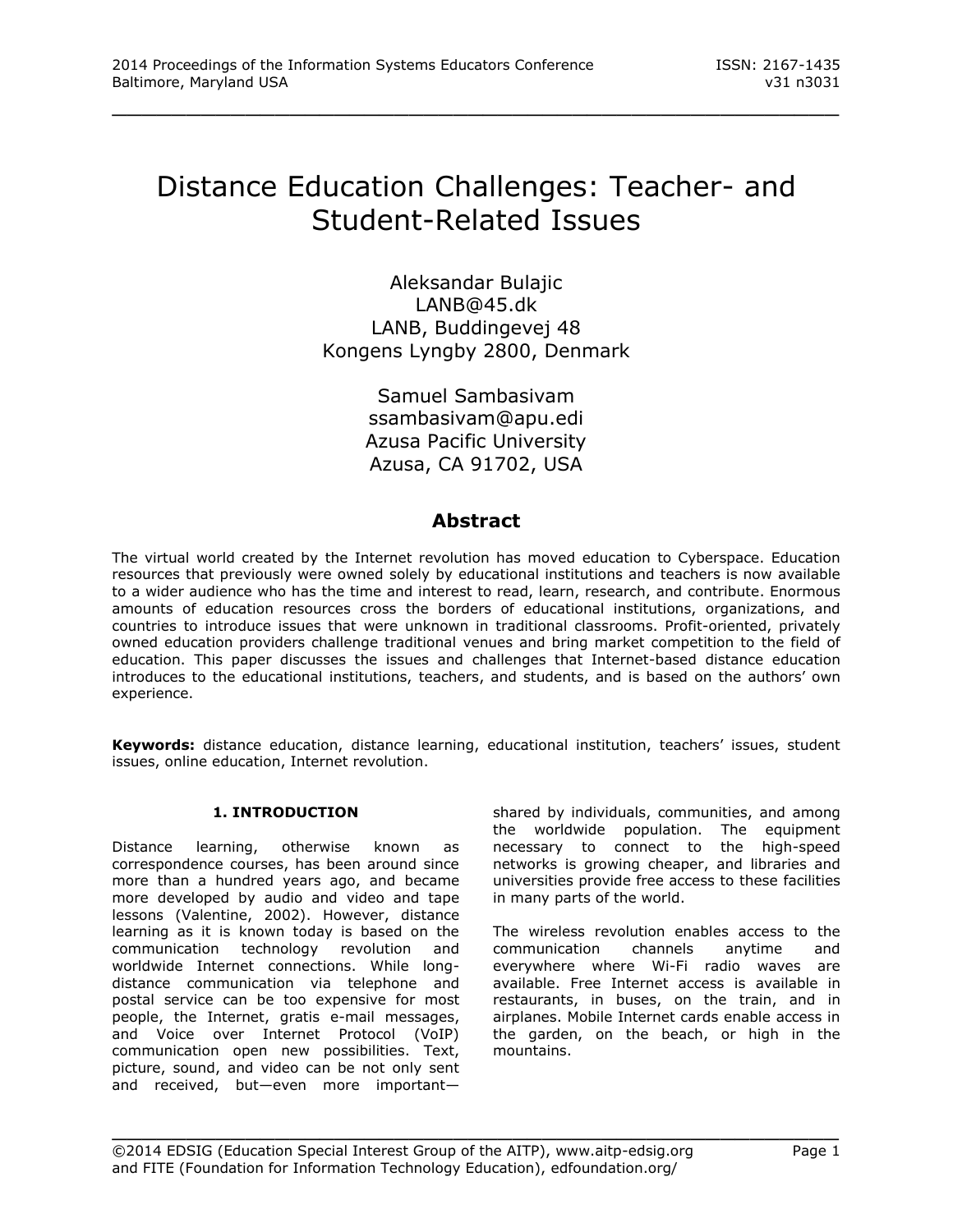The communication revolution gives anyone free access to an enormous amount of education materials. This can be advantageous for those searching for data and information, regardless of whether they are researchers, students, or common people. However, the enormous availability of materials necessitates spending more time to find the correct information. Different opinions and information create confusion and doubt as to accuracy, as well as causing questions about the credibility of a source of information.

Education generally requires a structured approach and continued verification milestones to measure progress. Education materials and programs need to be verified and accredited if an education degree is to be recognized as valid. This system must now be applied today to the new educational program known as distance education, distance learning, or online learning. Many would say that to achieve all the advantages of distance learning it is only necessary to transform the materials to the digital form.

While the concept is easy enough to describe in a few words or sentences, the implementation can be a challenge. This paper describes the challenges and issues that greet those who prepare education materials evaluate learners' progress, and those who use these materials to expand their field of studies by searching for the solutions described through homework and assignments. Both teachers and students have their own issues and challenges.

#### **2. THE RELATED WORK**

The theoretical foundation for distance learning is not yet clear, and the rapid development of new technologies and the appearance of different terminologies, such as "virtual, open, distributed, distance education", create conceptual confusion (Garrison, 2000). Garrison (2000) further asks whether a distance education theory captured all possibilities available through the latest developments in the field of communication and information technology, and whether the distance-learning field possesses principles and concepts that can "explain and predict developments in distance education in the  $21^{st}$  century" (Garrison, 2000). Valentine (2002) established that issues related to distance education are caused by problems related to the technology, administration, instructional methods, or the students. Valentine

(2002) argues that the most thorough definition of distance education is Desmond Keegan's definition that says, "Distance education and training result from separation of teacher and learners, which frees the student from the necessity of traveling to fixed place, at a fixed time to meet a fixed person, in order to be trained".

MIT launched Open Courseware that aims at achieving a high availability of learning materials, improving the quality of education, and adapting learning materials to their context of use (Schuwer & Kusters, 2014).

The Open Educational Resources (OER) are an initiative to create generic building blocks to design learning materials that offer varied learning paths, which can be adapted for each student's specific needs and reduce overall costs related to the preparation of learning materials (Schuwer & Kusters 2014).

The OER and Massively Open Online Courses (MOOC) attracted educators searching for educational materials available on the Web, in order to include such materials in both traditional and distance education programming (Kelly, 2014).

Bowen, et al. (2012) "measured the effect on learning outcomes" and "conducted speculative cost simulation" by assigning students at six public university campuses to take "machineguided courses" and traditional face-to-face instruction. They found no difference "in terms of pass rates, final exam scores, and performance on a standard assessment of statistical literacy", and concluded that "machine-guided instruction accompanied by an hour of face-to-face instruction each week" can "significantly reduce instructor compensation costs in the long run, in large introductory courses".

Kimball (2001) acknowledged that "many institutions introducing distance learning spend a large amount of their resources (both time and money) on training faculty to manage the new technical and administrative aspects of distance courses. Instead, faculty needs to learn to manage critical dimensions of the new environment in which their courses are taking place, dimensions like metaphor, meaning, culture, roles, time, awareness, and collaboration". Kimball (2001) further concluded that "faculty members who are most successful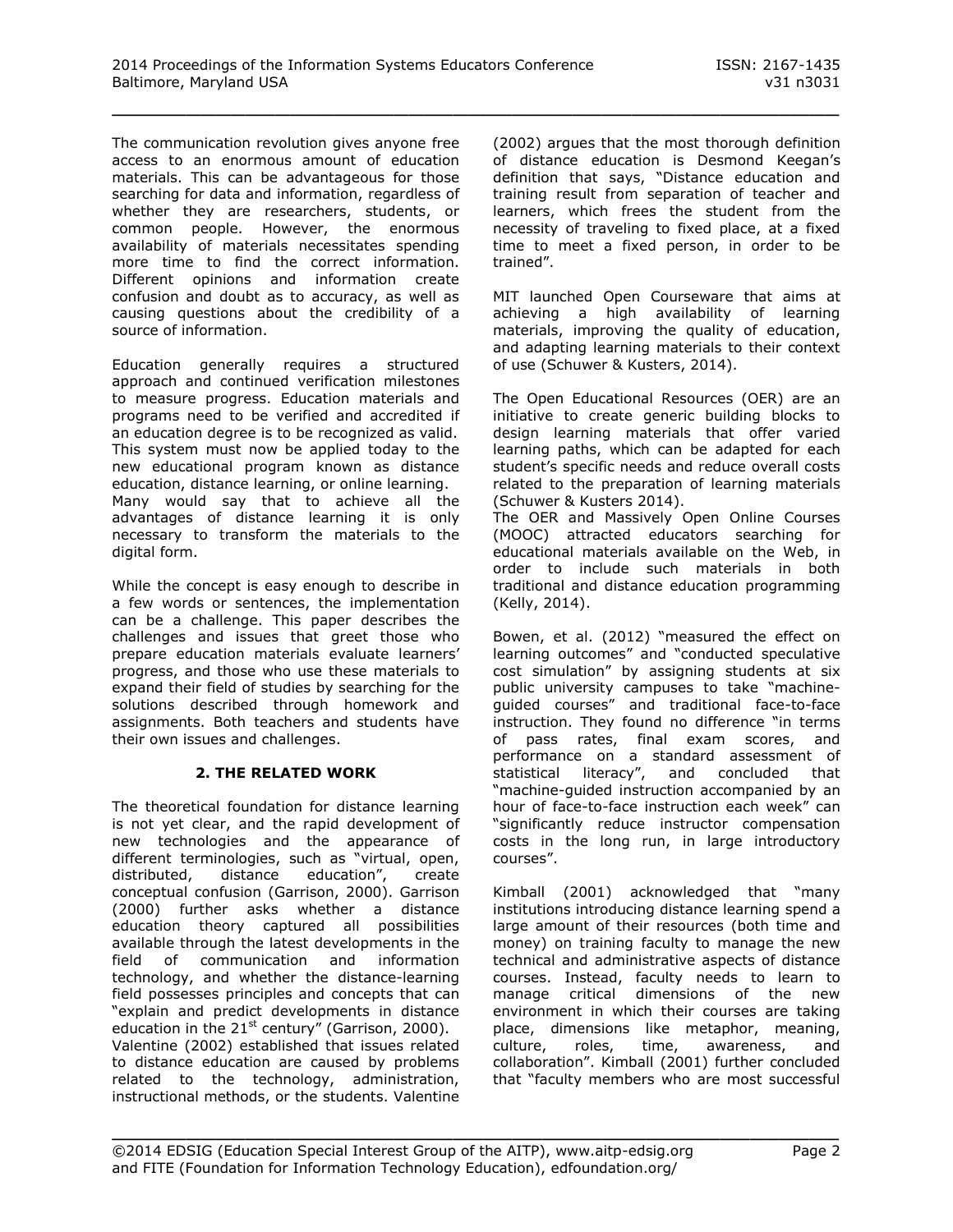with distance technologies see them as actually providing some qualitative advantages".

Zawacki-Richter (2009) used the Delphi technique to examine the opinion of "distance education experts" about "(1) categorization of research areas in distance education, (2) their importance, and (3) the most neglected areas of distance education research". Zawacki-Richter (2009) concluded that interaction and communication in learning are ranked highest on the micro level and future research "should be on the pedagogical impact of educational technologies on teaching and learning and on<br>capacity of social software, Web 2.0 capacity of social software, Web 2.0 applications, and mobile devices to foster social interaction and to support flexible learning".

Chen (2014) argues that "systematic, extensively published research on MOOCs is unavailable", and provides a list of challenges that MOOCs deal with, such as "questionable course quality, high dropout rate, unavailable course credits, ineffective assessments, complex copyright, and limited hardware".

Marty (2014) analyzed the process of industrialization of French education and the transformation of the organization's culture from a "state-controlled public good" to a "commercial and industrial activity". Replacing civil servants within the private sector "in order to be profitable" requires estimating values "of a particular training course (how much it is worth on the market?) and the workers' values within the institution (what do they value in their educational work?)" (Marty, 2014).

Eaton (2001) describes the USA, Australia, and the United Kingdom as "major exporters of higher education through electronic technology", and India and South Africa as "heavy importers of distance-learning consumers".

"China, Thailand and Japan employ their own distance learning technologies to develop their own programs and degrees" (Eaton 2001)

# **3. TEACHERS ISSUES**

In this section are discussed following issues:

- Preparing and delivering materials in the digital form,
- Communication overhead,
- Resistance to technology changes,
- Technology misuse.

#### **Preparing and delivering materials in the digital form**

Besides solid knowledge about their subject, teachers need more technical skills to develop educational materials. Even though it can be argued that teachers are already using the same amount of time to prepare text and presentation for lectures, distance learning requires in-depth knowledge and experience regarding the technical platform. While traditional education lectures can be recorded on video, delivering recorded material over a network introduces new challenges.

Although it can be argued that the OER approach offers reusable educational resources, the OECD reported that "adapting OER and localizing it to the context can be a difficult and expensive process" (Schuwer & Kusters, 2014).

The negative impact of sharing and reusing the OER can include resistance of the material's creator because of a "lack of reward and recognition, and a possible negative impact on reputation" (Shuwer & Kusters, 2014) .

Garrison (2000) noted that "the role of the teacher was largely simulated by way of written instructions and commentary".

#### **Communication overhead**

Even in small student groups, teachers can get too much email and waste time on cleaning out the mail box every day. If there are more mail messages waiting to be answered, then answers need to be short and direct, and this causes the answers' quality to be affected.

#### **Resistance to technology changes,**

The new generation of learners requires the educators to apply these higher levels of knowledge and theories to real-life issues. While questioning the teacher's authority was a rare exception for previous generations of students in the traditional education system, the new generation requires that the teacher, besides demonstrating good theoretical issues, is also innovative (Teras and Herrington 2014).

New digital generations of students are now requiring the application of theoretical knowledge to solve practical issues. Teachers are continuously challenged to demonstrate a high level of knowledge about emerging technologies. "Innovation also tends to be translated quite literally as 'technology', whereas pedagogy—either online or offline—seldom receives equal attention" (Teras and Herrington 2014).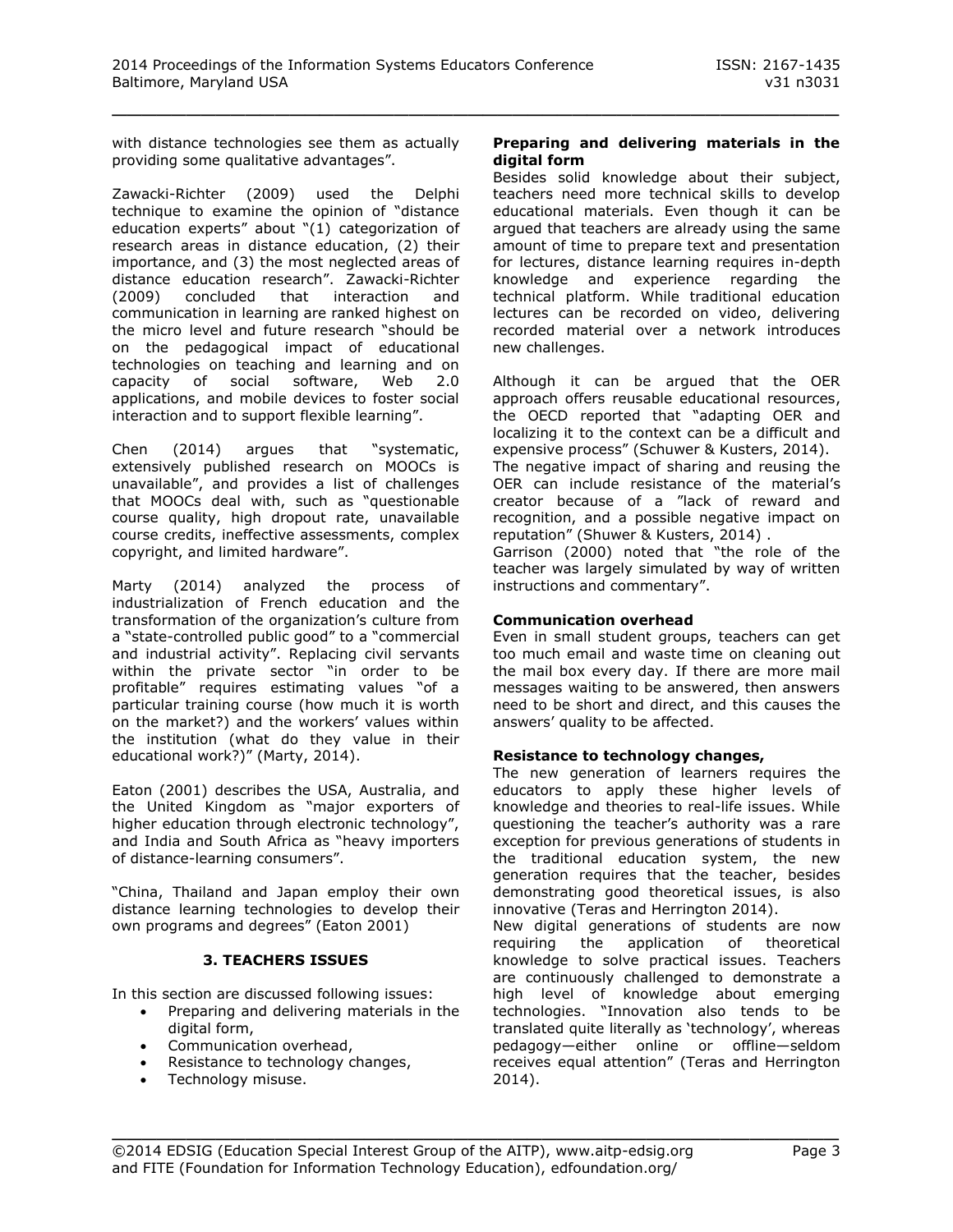Valentine (2002) pointed out that quality of distance education is affected by the quality of instruction, hidden costs, misuse of technology and the attitudes of instructors, students, and administrators. This affects the quality of the educational environment.

Traditional teachers often feel technology is a convenience that will overtake their jobs. Another subject of concern is the lecture written in the digital form. Once uploaded and downloaded on the student computer, these lectures can be distributed without the author's permission. There is also a risk that education institution could replace the author with a lowerpaid teacher. In that case, replacing the teacher can led to students moving too. However, such emotional connections in the case of distance learning are rare.

#### **Technology misuse**

Technology misuse opens new fields of research: how to expose plagiarism, identify illegitimate help, and how to effectively recognize a student and the student's work?

Authentication of student work can be an issue, especially in distance education. Student work authentication is even an issue in cases of traditional education, especially today when wireless and Bluetooth technologies provides plenty of spyware and gadgets that can be used even in a classroom for illegal communications and to help during examinations.

#### **4. STUDENTS ISSUES**

The following is a list of issues that affect distance learning students during the study period:

- Accreditation and degree recognition issues
- Financial issues
- Study program requirements
- Technical platform issues
- Support issues
- Social issues
- Personal issues

The longer study time increases a student's risk to experience some of the above-mentioned issues.

#### **Accreditation and degree recognition issues**

The study period is, in most cases, considered an investment. The student expects that an educational degree will open more opportunities

to find a good and well-paying job, and increase their personal competitive advantage on the labor market. Therefore, the distance education degree, along with its accreditation and recognition, can be an important factor.

However, the accreditation and degree recognition across a country's borders can be an issue. The validation of a foreign diploma and recognition of the earned degree comes into question and often requires additional domestic studies to be fully recognized.

#### **Financial issues**

The financial issues are important consideration and even the ranking of the educational institution is very important. Often students choose what they can afford.

#### **Study program requirements**

The requirements of the study program can affect a student's decision. For example, some study programs may require short visits and stays at a educational institution campus each year, or even each semester. Such requirements increase financial costs and could prevent students with jobs from participating in such a study program.

#### **Technical platform issues**

The authors' own experience is that there are technical issues related to the technical platform, account administration, and access to the common functionality used for delivery of education materials and assignments. Communications with teachers and fellow students can take a lot of time in the beginning, but in later phases of study the most irritating aspect can be software unavailability or slow response times. Slow response times can be attributed to older computer equipment or lowspeed Internet connections.

Backup and recovery procedures are an important part of the technical platform in order to protect from loss of student work.

#### **Support issues**

Different time zones and asynchronous communication while using distance education require 24/7 technical support and high site availability. Such good technical support can be expensive.

It is very important to have a prompt answer from a teacher. Waiting for an answer from a teacher can waste time and discourage the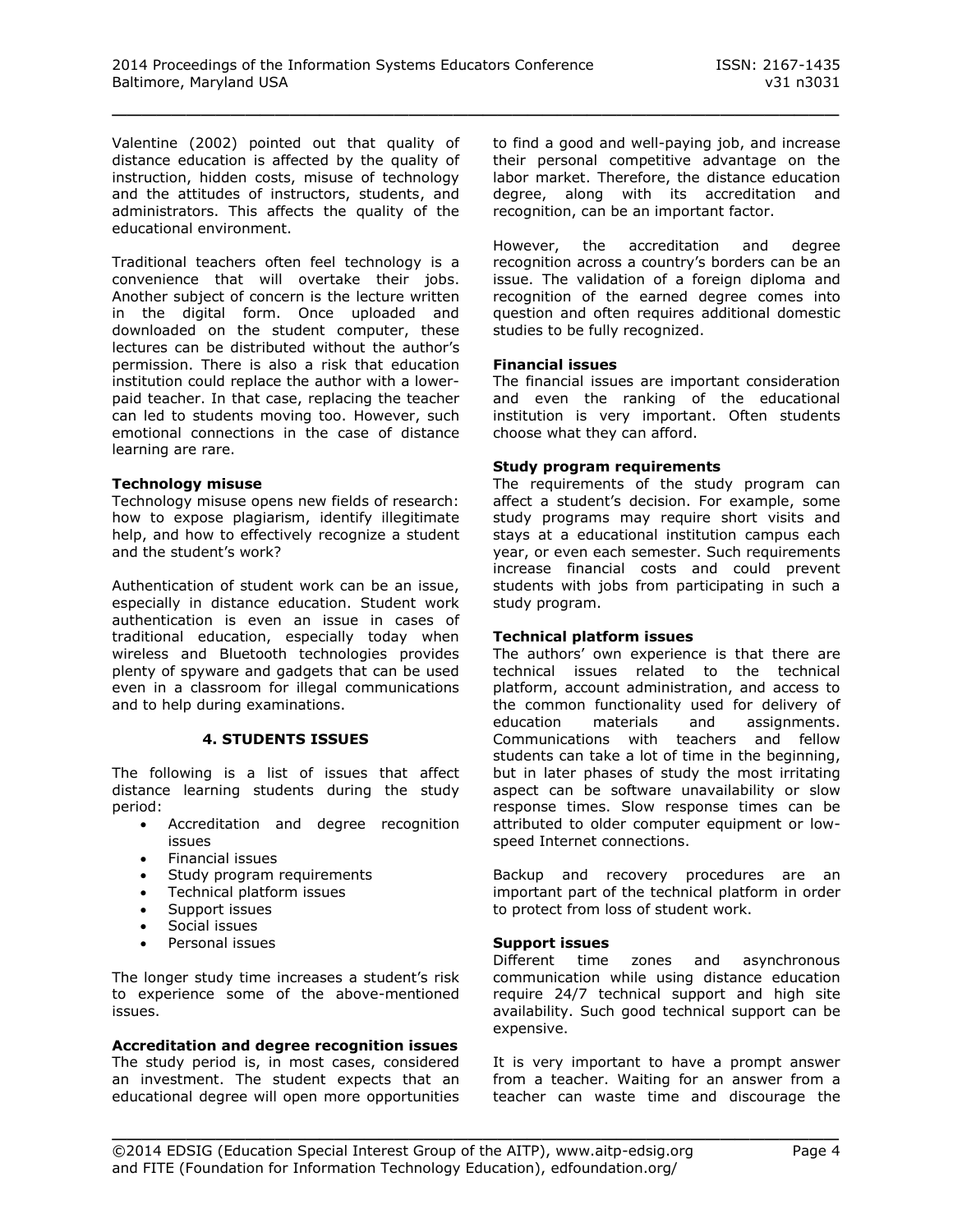student. Written communication with a teacher takes up more time than a verbal discussion, but for most human beings, in the case of a verbal discussion, it can be difficult to precisely reproduce the discussion's contents.

Garrison (2000) noted that "there is no recognition that written communication may be qualitatively different from verbal discourse when guiding students", and "the dependence upon written communication seriously constrains and limits the role of conversation".

#### **Social issues**

Social issues can be varied. Distance education is a journey by an individual, and consists of self-study. Contacts with teachers and fellow students are established through e-mail, video conferences, and video presentations.

While this can be an issue with groups of older students, the newer generations of student have since their early days communicated with friends by exchanging electronic messages, pictures, and videos, and find this environment familiar. This issue can also be an advantage for the generation of adult learners that already have a job, a family, children, and friends.

#### **Personal issues**

Personal issues affect all generations and these issues can be described as commitment, motivation, and self-organization and control. The distance student's individual ability to organize their time and complete assignments is a critical success factor. The distance student can access lessons any time, but distance learning has precise deadlines for assignment delivery. Delays and falling behind the due date can create a lot of pressure and frustration, and a student may drop out of their education even if it means financial loss.

# **5. CONCLUSIONS**

The communication revolution, globally available access to a high-speed network, and the enormous amount of educational materials stored in the digital form bring new opportunities to the education system. This development, based on the implementation of advanced technologies, opens the possibilities to commercialize an educational system that has been traditionally state-owned and financed, or—in the case of private educational institutions—sponsored by volunteers who had a

need for innovation or want to promote own brand, or by benefactors.

The commercialization opportunity attracted many players who were ready to invest and risk their assets. Development based on an advanced technology often brings chaos to the market. Well-established names want to keep their established relationships and new names are forced to be inventive in order to compete. Competition for students who are spread all over the world has forced even the most prominent educational institutions to provide distance education and degrees that can be completed online.

Distance education brings a wide variety of issues to all involved parties—the educational institutions, teachers, and students.

Traditional, brick-and-mortal educational institutions can experience virtual classes as a convenience that moves education to cyberspace. However, the lack of the clear theoretical foundation, models, and concepts can lead educational institution to experience financial loss.

Teaching virtual classes requires more technical skills to develop effective educational materials and gain experience with the target distance learning software platform. Delivering digital education materials over a network can require post-processing and conversion to the standard format supported by the target software.

Teachers can use up a lot of time creating education materials, and in in the event of using reusable OER, the process of adapting it to a alternate study program and target student group can be difficult.

A lack of instant reward and the computer simulation of a teacher can provoke teacher resistance.

Answering student mail can take an enormous amount of time even in small student groups. The number of mail messages can explode and require the teacher's personal attention for answering each mail.

Teachers are continuously challenged to demonstrate a high level of knowledge about emerging technologies. The new digital student generation requires applying the theoretical knowledge to solve real-life problems.